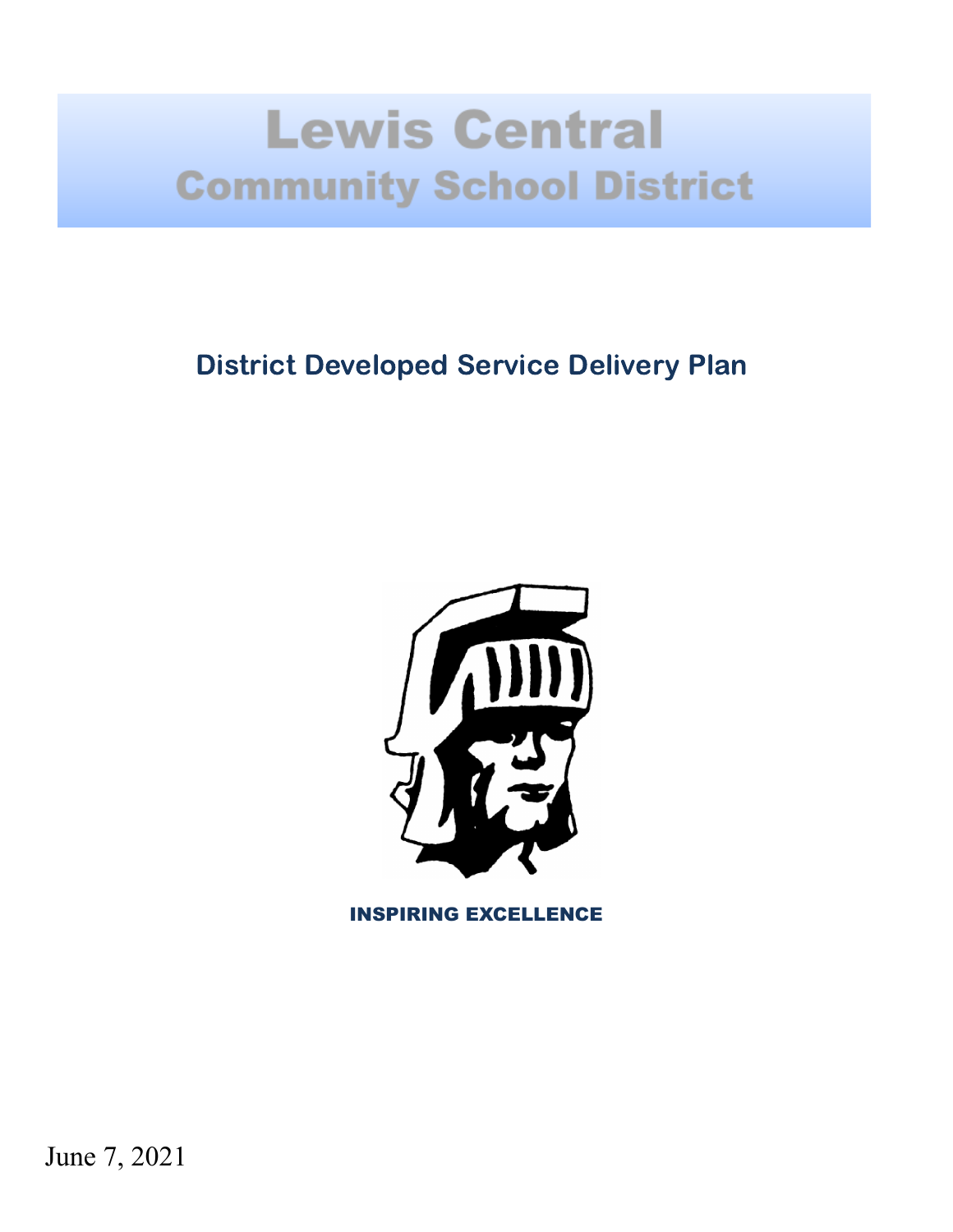The Iowa Administrative Rules of Special Education require each school district to develop a plan for the delivery of special education services. Districts must make the plan available for public comment. If you have comments that you wish to be considered before this plan is finalized, please submit those comments to:

Laurie Thies, Director of Special Populations (712-366-8311) or *[LThies@lewiscentral.org](mailto:LThies@lewiscentral.org)* 

Comments must be received by: April 26, 2021

## **Table of Contents**

| What process was used to develop the delivery system for eligible individuals and dates the District Developed Service                                                                                                                           |  |
|--------------------------------------------------------------------------------------------------------------------------------------------------------------------------------------------------------------------------------------------------|--|
|                                                                                                                                                                                                                                                  |  |
|                                                                                                                                                                                                                                                  |  |
|                                                                                                                                                                                                                                                  |  |
| How will the delivery system for eligible individuals meet the targets identified in the State's performance plan and the<br>LEA determination as assigned by the state? What process will be used to evaluate the effectiveness of the delivery |  |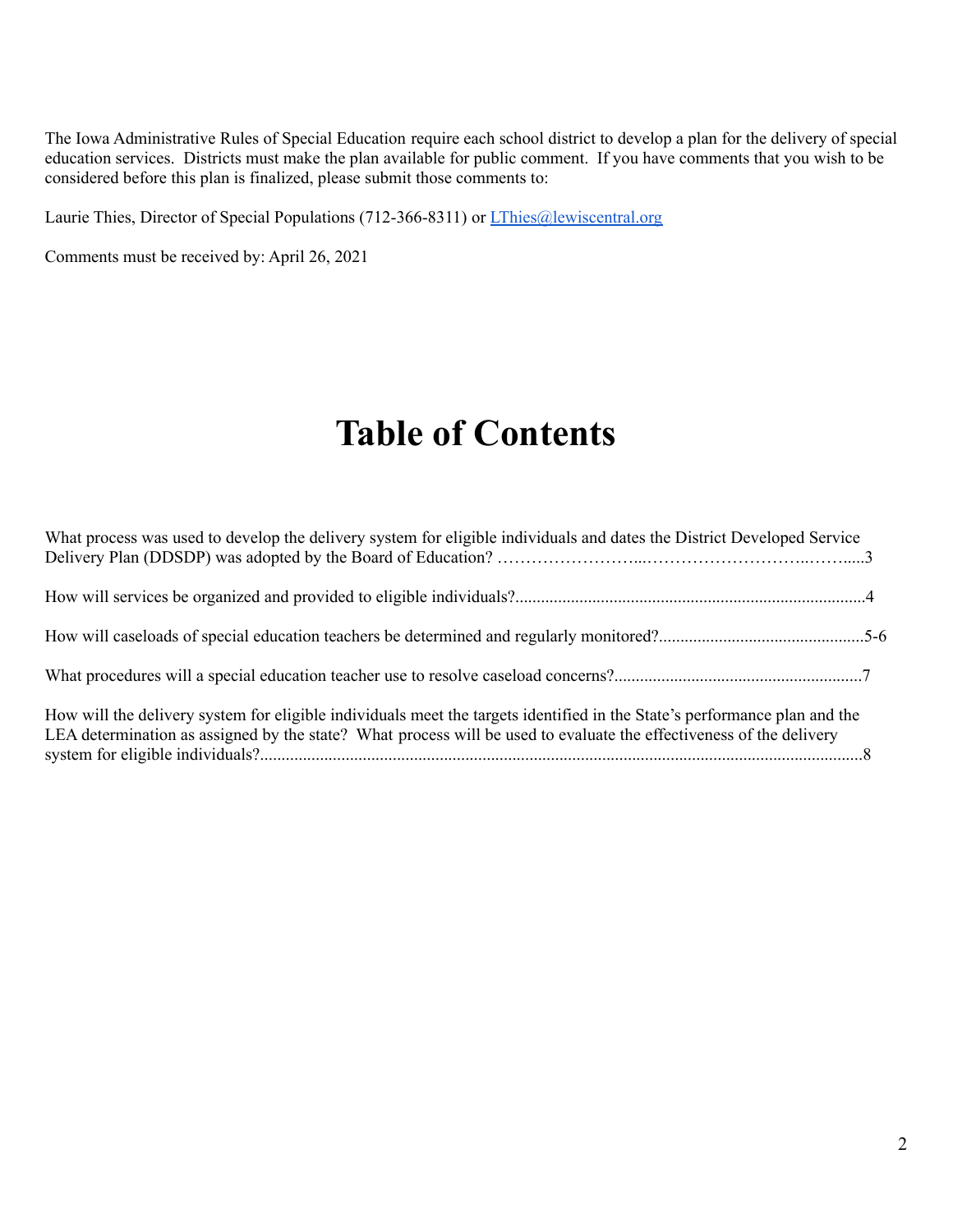#### What process was used to develop the delivery system for eligible individuals?

The delivery system was developed in accordance with Iowa Administrative code rule 41.408(s)"C". The group of individuals who developed the system included parents of eligible individuals, special education teachers, general education teachers, administrators, and at least one representative of the Green Hills Area Education Agency (AEA):

The content requirement of the District Developed Plans will be met through a set of five questions and a series of assurances:

- 1. What process was used to develop the special education delivery system for eligible individuals?
- 2. How will services be organized and provided to eligible individuals?
- 3. How will caseloads of special education teachers be determined and regularly monitored?
- 4. What procedures will a special education teacher use to resolve caseload concerns?
- 5. How will the delivery system for eligible individuals meet the targets identified in the states performance plan and the LEA determination as assigned by the state? What process will be used to evaluate the effectiveness of the delivery for eligible individuals?

| <b>Committee Members:</b>          | Dates District Developed Service Delivery Plan (DDSDP) was<br>reviewed and/or adopted by the Board of Education |  |  |  |
|------------------------------------|-----------------------------------------------------------------------------------------------------------------|--|--|--|
| <b>Parents:</b>                    | <b>Initial adoption:</b>                                                                                        |  |  |  |
| Stephanie Bach                     | April 13, 2009 - Lewis Central Board of Education approved the<br>plan                                          |  |  |  |
| Karla Strohmeier                   |                                                                                                                 |  |  |  |
| Heather Thompson                   | Re-Adoption:                                                                                                    |  |  |  |
| <b>General Education Teachers:</b> | August, 2010 - Area Education Agency approval                                                                   |  |  |  |
| LoriAnn Brougham - Kreft           | September 13, 2010 - Lewis Central Board of Education re-adopted<br>the plan                                    |  |  |  |
| Susan Drustrup - Titan Hill        |                                                                                                                 |  |  |  |
| Jennifer Johnson - Middle School   | October, 2015 - AEA approval                                                                                    |  |  |  |
| Brittany Vinchattle - High School  | October 5, 2015 - Lewis Central Board of Education re-adopted the<br>plan                                       |  |  |  |
| <b>Special Education Teachers:</b> |                                                                                                                 |  |  |  |
| Angela Smith - Kreft               | May, 2021 - AEA approval                                                                                        |  |  |  |
| Tracie Meyer - Titan Hill          | June 7, 2021 - Lewis Central Board of Education re-adopted the<br>plan                                          |  |  |  |
| Misti Groat - Middle School        |                                                                                                                 |  |  |  |
| Gina Pearson - High School         |                                                                                                                 |  |  |  |
| <b>AEA</b> Representatives:        |                                                                                                                 |  |  |  |
| Kari Olson                         | <b>Committee Review:</b>                                                                                        |  |  |  |
| Joe Woracek                        | March, 2009                                                                                                     |  |  |  |
| <b>Administration:</b>             | August, 2010                                                                                                    |  |  |  |
| Erica Kenoyer - Kreft              | September, 2015                                                                                                 |  |  |  |
| Mandie Reynolds - Middle School    | October, 2020                                                                                                   |  |  |  |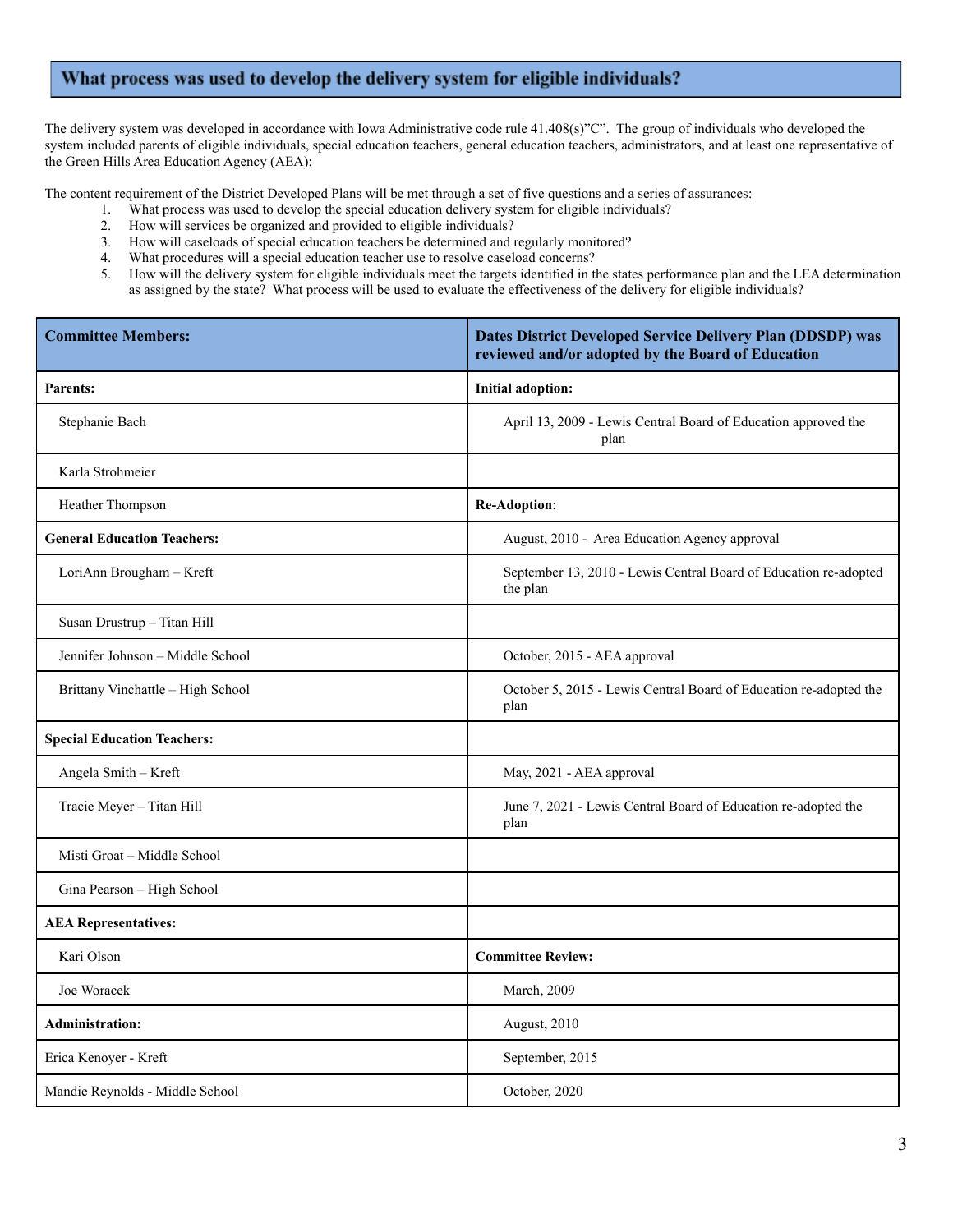#### How will services be organized and provided to eligible individuals?

#### **Instructional Service Delivery System K-12**

#### **1. Collaborative/Universal Classroom**

- a. General Education Teacher provides CORE instruction with collaboration and/or consultation from certified special education professionals
- b. Special Education Teacher and AEA staff collaborate with the General Education Teacher about modifications/accommodations for students within the general education classroom
- **2. Push-In Instruction (Specially Designed Instruction- SDI options may include, but are not limited to the following)**
	- a. General education teacher and special education teacher co-plan and co-deliver CORE instruction within the general education classroom
	- b. Various models can be utilized to ensure effective co-teaching practices
	- c. All staff work collaboratively to adjust the learning environment and/or modify instructional methods using SDI strategies to meet the individual needs of students within the general education classroom

#### **3. Pull-Out Instruction (3 levels)**

- a. Supplemental instruction delivered by a special education teacher in addition to universal instruction of CORE curriculum in the general education classroom with support from AEA staff
- b. Modified CORE curriculum delivered by a certified special education teacher with support from AEA staff
- c. Alternative curriculum delivered by a certified special education teacher (Iowa Essential Elements) with support from AEA staff

#### **4. Alternative Services**

a. Special designed instruction provided to students with disabilities that extend beyond the resources within the district. These services may include, but are not limited to, such things as: special classes, special schools, remote learning environments, home-bound instruction in hospitals and/or other alternative settings

#### **Instructional Service Delivery System PS (3-5)**

**Pre –School (3-5):** The district will provide access to a continuum of services for all eligible individuals based on their IEPs. Services may be provided within the district through Regular Early Childhood Programs staffed with a certified ECSE teacher. The ECSE teacher holds a valid practitioner's license issued by the Board of Educational Examiners that includes prekindergarten and early childhood special education. The teacher is responsible for direct instruction, preparation of materials, adaptations and accommodations as specified in the IEP. Services may also be provided through Regular Early Childhood Programs staffed with a certified prekindergarten teacher. The district provides a certified ECSE teacher to monitor student IEPs in these situations. Services may also be provided through contractual agreements with other districts and/or agencies (i.e. early childhood programs in community). The district provides a certified ECSE teacher to monitor student IEPs in these situations. Early Childhood special education and regular early childhood programs providing instructional services to children on an IEP must meet one of the following standards:

- 1. National Association for the Education of Young Children (NAEYC) Accreditation; or
- 2. Head Start Program Performance Standards; or
- 3. Research based curriculum model

**General Education Pre-School:** The regular early childhood program is taught by a general education who holds a valid practitioner's license and holds an endorsement that includes prekindergarten. Instructional services and placements for preschool children in general education involve less than 50 percent of children with disabilities.

**ECSE:** The early childhood special education program, as well as the consultation and support in the regular early childhood program, must be provided by an ECSE teacher who holds a valid practitioner's license and holds an endorsement that includes ECSE. The ECSE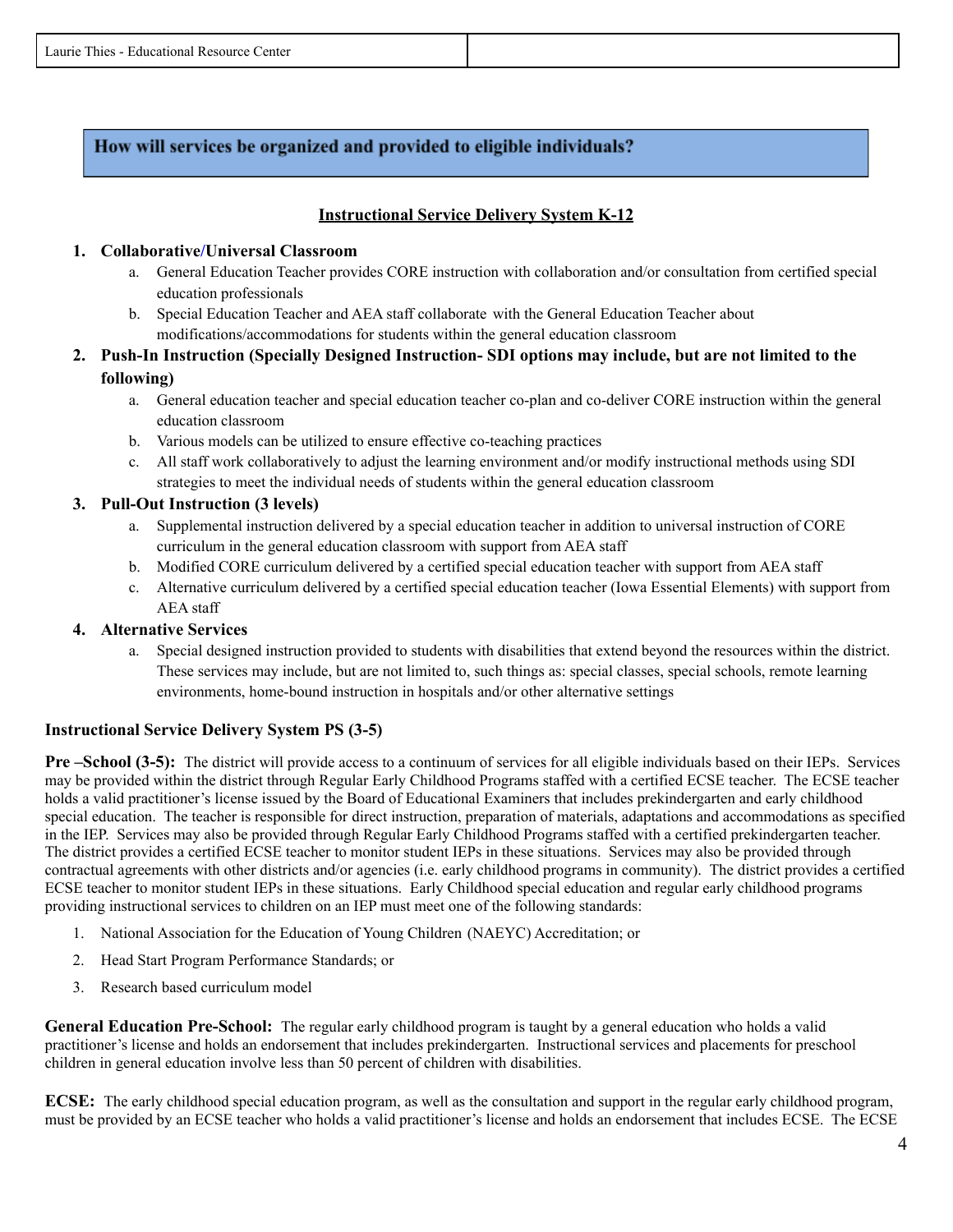teacher is responsible for monitoring the child's progress on IEP goals. Instructional services for preschool children in early childhood special education involve no more than 50 percent children with disabilities.

#### How will caseloads of special education teachers be determined and regularly monitored?

#### **K-12**

Caseloads will be tentatively set in the spring for the following school year. Caseloads may be modified based on summer registration and actual fall enrollments and will be reviewed at the beginning of each school year. An individual teacher may request a review throughout the year and this procedure will be addressed in question #4.

A "full" teacher caseload will be considered to be a range of 100-150 If a teacher's caseload exceeds this number, the teacher, principal and special education coordinator will meet to discuss whether the teacher is able to provide the services and supports specified in his or her students' IEPs. If the teacher is able to do so, no further action is needed. If the teacher is unable to provide the services and supports specified in his or her students' IEPs, a plan of action will be developed. If the teacher is not satisfied that the plan of action will meet the requirements of his or her students' IEPs, the teacher may initiate the process for resolving caseload concerns described within this plan.

#### **Pre-School**

The full continuum of placements providing instructional services to eligible preschool children must implement one of the three Preschool Program Standards as defined by the Iowa Department of Education. Therefore, when addressing Question #3; a district's regular early childhood program and early childhood special education programs must meet the criteria of the Preschool Program Standard being implemented regarding maximum class size and teacher-child ratios.

The district-sponsored preschool program adheres to the NAEYC standards. In cases of students being served in "LRE Placements," it would be expected that the NAEYC teacher-child ratios would be followed.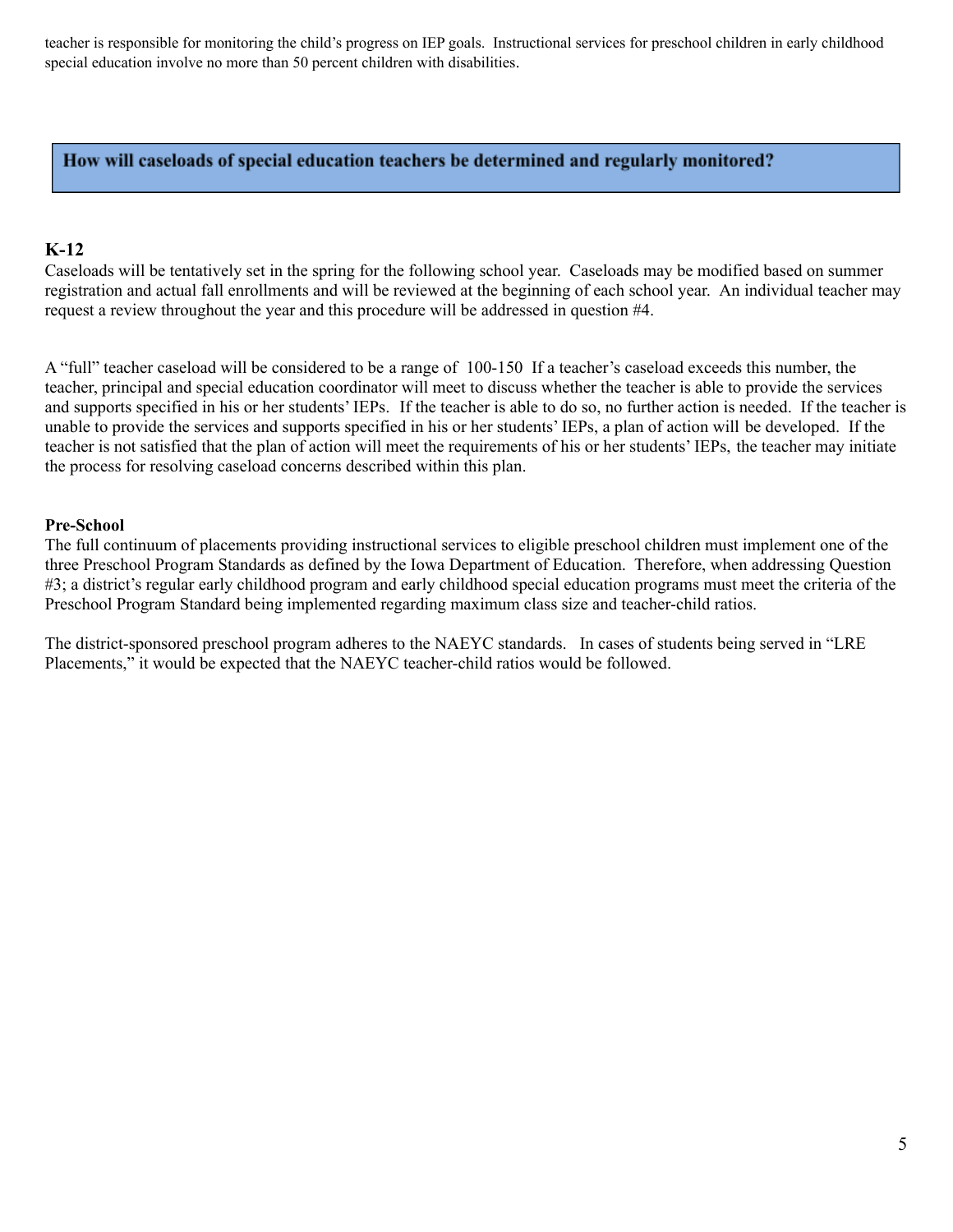### **Caseload Determinations**

|                               | Curriculum                                                                                                                                                                      | <b>IEP Goals</b>                                                                                                 | <b>Specially Designed</b><br><b>Instruction</b>                                                                    | <b>Support for School</b><br>Personnel                                            | <b>Paraeducator Support</b>                                                                                       | <b>Functional Behavior</b><br><b>Assessment (FBA)/</b><br><b>Behavior Intervention Plan</b><br>(BIP) |
|-------------------------------|---------------------------------------------------------------------------------------------------------------------------------------------------------------------------------|------------------------------------------------------------------------------------------------------------------|--------------------------------------------------------------------------------------------------------------------|-----------------------------------------------------------------------------------|-------------------------------------------------------------------------------------------------------------------|------------------------------------------------------------------------------------------------------|
| Zero<br><b>Points</b>         | Student is functioning in<br>the general education<br>curriculum at a level<br>similar to peers with some<br>accommodations                                                     | Student has IEP goals<br>instructed by another<br>teacher or service<br>provider                                 |                                                                                                                    | Collaboration is typical<br>for that provided for all<br>students                 | Individual support needed<br>similar to peers                                                                     | Student does not require an<br>FBA or BIP                                                            |
| One<br>Point                  | Student requires limited<br>modifications to the<br>general curriculum.<br>Curriculum is modified<br>only in core academic<br>areas                                             | Student has 1-2 IEP<br>goals that are the<br>primary responsibility of<br>the special education<br>teacher       | Less than $33\%$ of<br>instruction is specially<br>designed and/or<br>delivered by special<br>education personnel  | IEP (page F) includes<br>up to 30 minutes a<br>week of collaboration<br>time      | Additional individual<br>support from an adult is<br>needed for up to 140<br>minutes or less of the<br>school day | Student has an active FBA and<br>BIP and is recommended for<br>Level-1 services                      |
| <b>Two</b><br><b>Points</b>   | Student requires<br>significant modifications<br>to the general curriculum<br>Curriculum is modified in<br>both core academic<br>classes and<br>exploratory/elective<br>classes | Student has 3 IEP goals<br>that are the primary<br>responsibility of the<br>special education teacher            | Between 34-66% of<br>instruction is specially<br>designed and/or<br>delivered by special<br>education personnel    | IEP (page F) includes<br>between 31-60 minutes<br>a week of collaboration<br>time | Additional individual<br>support from an adult is<br>needed for 141 to 280<br>minutes of the school day           | Student has an active FBA and<br>BIP in place and is<br>recommended for Level-2<br>services          |
| <b>Three</b><br><b>Points</b> | Significant adaptation to<br>grade level curriculum<br>requires specialized<br>instructional strategies.<br>Alternate assessment is<br>used to measure progress                 | Student has 4 or more<br>IEP goals that are the<br>primary responsibility of<br>the special education<br>teacher | Between 67 - 100% of<br>instruction is specially<br>designed and/or<br>delivered by special<br>education personnel |                                                                                   | Additional individual<br>support from an adult is<br>needed over 281 minutes<br>of the school day                 | Student has an active FBA and<br>BIP in place and is<br>recommended for Level-3<br>services          |

| <b>Co-Teaching and/or Pull out classes:</b> 0 points: No Co-teaching or Pull Out (planned and delivered by the<br>special education teacher) | <b>Medicaid:</b> 2 points: Write one or more behavior summaries weekly                    |
|----------------------------------------------------------------------------------------------------------------------------------------------|-------------------------------------------------------------------------------------------|
| 2 points: 1-2 class periods per day                                                                                                          |                                                                                           |
| 4 points: 3-4 class periods per day                                                                                                          | Other areas that you would like the team to consider that are not represented on the form |
| 6 points: 5 or more class periods per day                                                                                                    |                                                                                           |

**Total Points\_\_\_\_\_\_\_\_\_\_\_\_\_\_\_\_\_\_\_\_\_\_\_\_\_\_\_\_\_\_\_\_\_\_\_\_\_\_\_\_**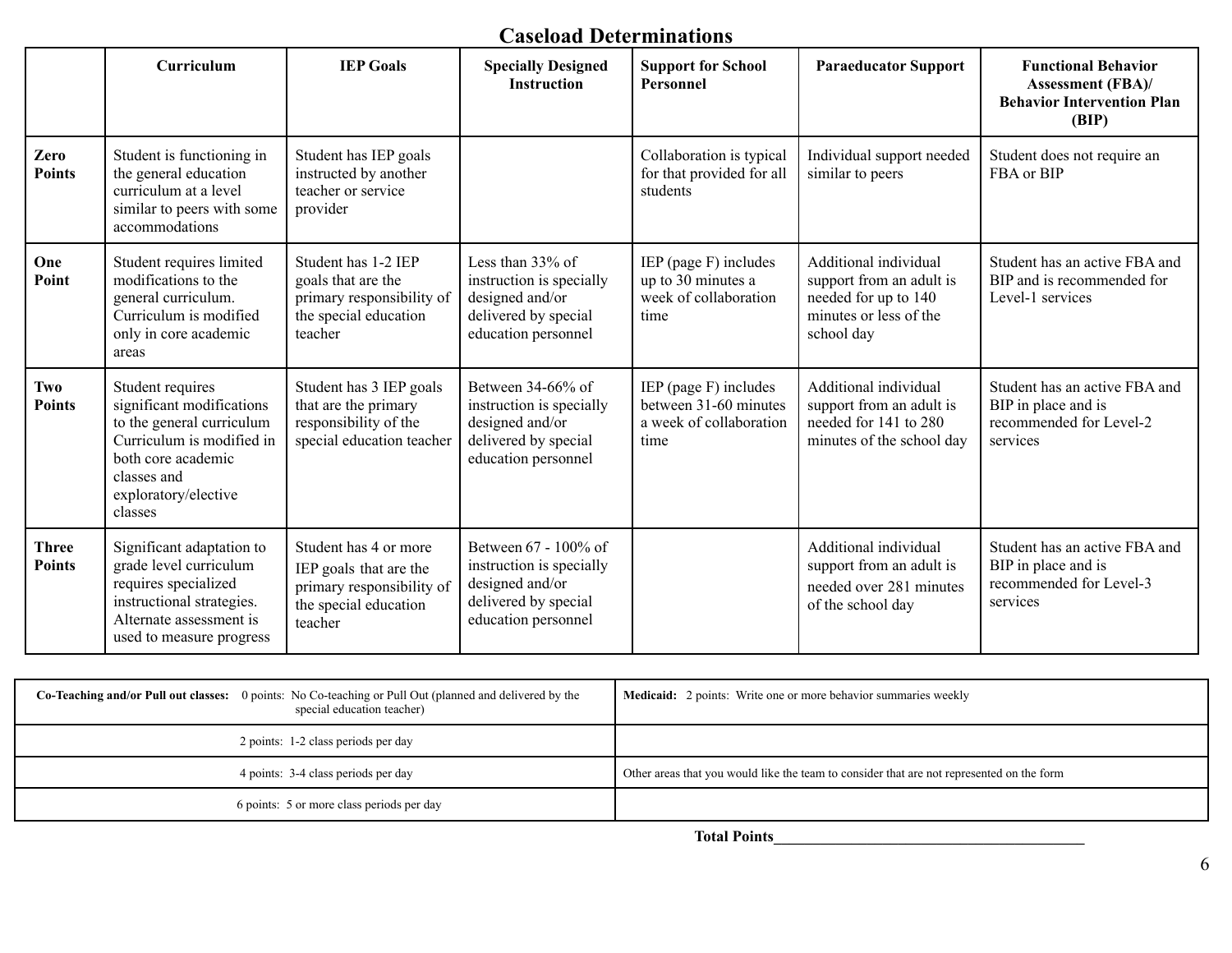#### What procedures will a special education teacher use to resolve caseload concerns?

#### **Resolving Caseload Concerns**

Caseloads will be reviewed at the beginning of each school year by individual special education teachers with their building principal and special education coordinator. In addition to scheduled reviews, caseload will also be reviewed under the following circumstances:

● When a teacher has a concern about his or her ability to effectively perform the essential functions of his or her job due to caseload

#### **REQUESTING A CASELOAD REVIEW**

- All requests must be in writing
- Requests should initially be given to the building principal
- The teacher requesting the review is responsible for gathering relevant information to support their request and complete the caseload matrix

#### **PROCEDURAL STEPS**

- 1. Informal problem solving strategies in relation to caseload concerns have been exhausted
- 2. A written request for caseload review is submitted to the building principal
- 3. The request is reviewed for clarification with the building principal. The building principal tries to resolve the concern at this point
- 4. If the caseload concerns cannot be satisfactorily resolved within 10 days, the request is then sent to the special education coordinator
- 4. Within 10 working days upon receipt of the request, the building principal and special education coordinator will review the relevant information and caseload matrix provided, as well as gather additional information and/or input as warranted. A determination will be made
- 6. Within 5 working days, the building principal and special education coordinator will meet with the individual and provide a written determination
- 7. If the person requesting the review does not agree with the determination, he or she may appeal to the AEA Director of Special Education
- 8. The AEA Director/designee will meet with personnel involved and will provide a written decision